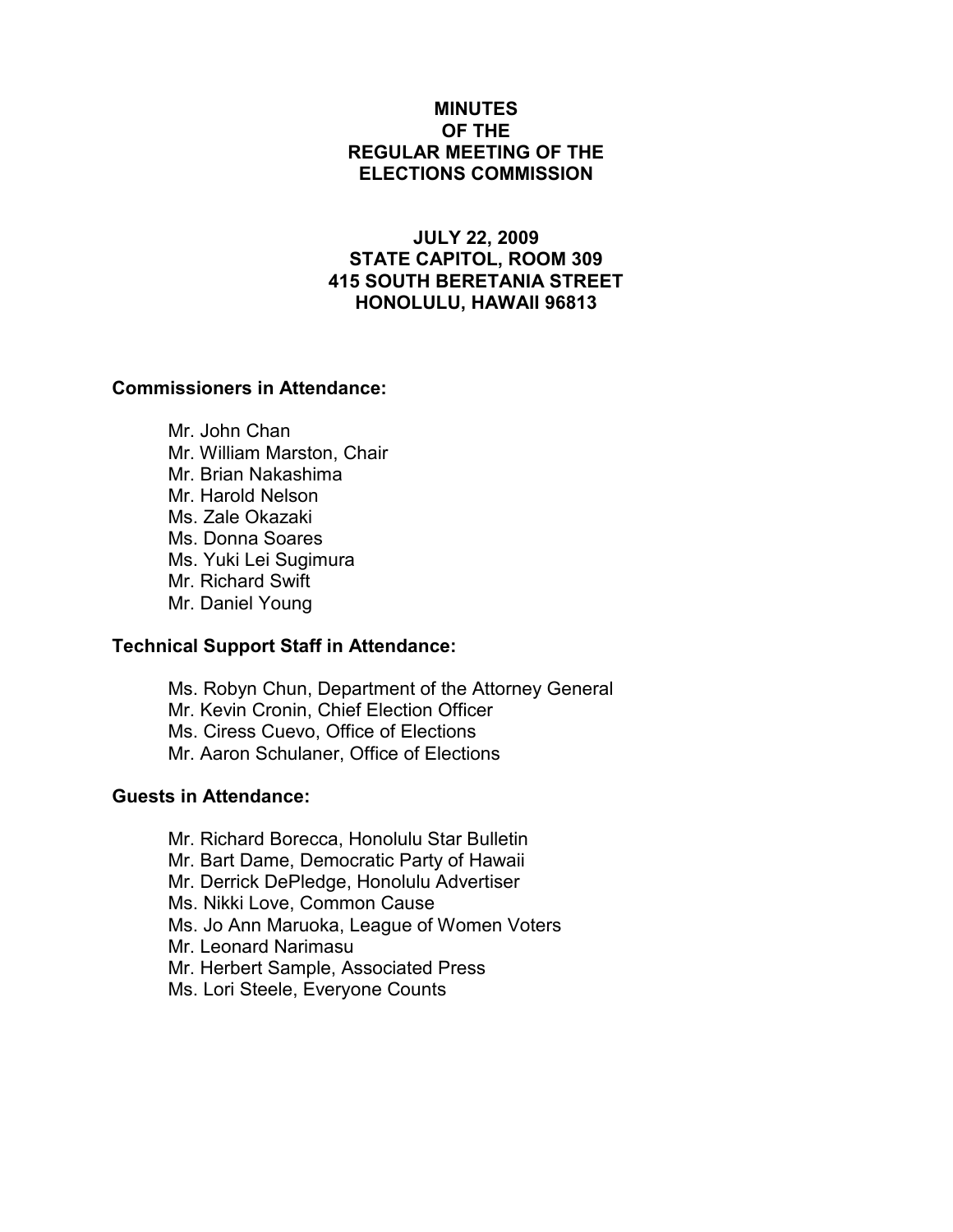# PROCEEDINGS

### I. Call to Order

The meeting was called to order by Chair William Marston at 10:00 a.m. on July 22, 2009 at the State Capitol in room 309.

II. Roll Call and Determination of a Quorum

Ms. Ciress Cuevo, Elections Commission Secretary conducted roll call. All Commissioners were in attendance.

III. Approval of Minutes of Meeting of February 18, 2009

Ms. Donna Soares requested that the minutes be revised. The motion under item VI regarding HB750 relating to the appointment of the Chief Election Officer must be revised to state the opposite of what was noted. The item should state that each Commissioner contact the necessary representatives to ask that they not support HB750. Also, Ms. Soares requested that in the future when a bill is referenced in the minutes, a brief explanation of what the bill is should be included.

Mr. Harold Nelson moved to approve the minutes of the meeting of February 18, 2009 with amendments. Mr. Daniel Young seconded, and the motion carried unanimously.

IV. Public Testimony – Any interested person may submit data, views or arguments on any agenda item

Written testimony was submitted by Mr. Al Beeman, Mr. Albert Hamai, and Ms. Susan Dursin prior to the meeting.

V. Planning for 2010 Elections and Consideration thereof re: Budget and Furloughs

The Chief Election Officer (CEO) informed the Commission that he communicated with the Legislature regarding the issues that the Office of Elections is faced with regarding staffing and the budget. The CEO provided the Commission with a breakdown the Office of Elections' budget and further explained the office's fiscal situation. With funds being withheld by the administration, the Office of Elections is left with limited funds to conduct the elections. The CEO expressed the need to have the withheld funds restored and the restriction on the funds for the voting machines lifted.

The CEO noted that proposed legislation for all mail election was introduced at the state Legislature, but did not pass. The CEO hopes that the public understands the situation and will take advantage of absentee voting. The CEO